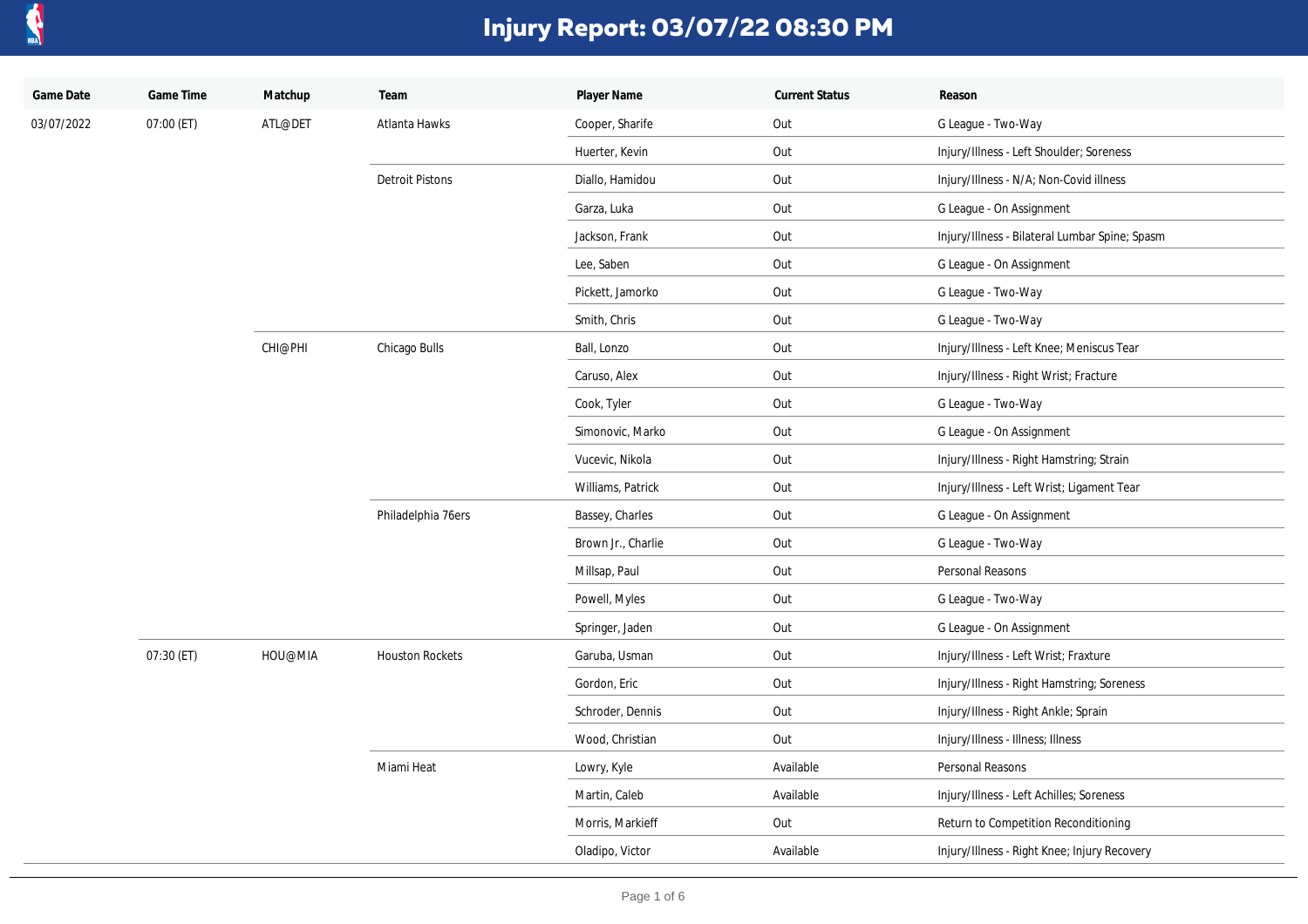

| Game Date | Game Time  | Matchup | Team                          | Player Name          | <b>Current Status</b> | Reason                                         |
|-----------|------------|---------|-------------------------------|----------------------|-----------------------|------------------------------------------------|
|           |            |         |                               | Smart, Javonte       | Out                   | G League - Two-Way                             |
|           | 08:00 (ET) | POR@MIN | Minnesota Timberwolves        | Beverley, Patrick    | Available             | Injury/Illness - Right Ankle; Soreness         |
|           |            |         |                               | Edwards, Anthony     | Out                   | Injury/Illness - Left Patella; Tendinopathy    |
|           |            |         |                               | Prince, Taurean      | Available             | Injury/Illness - Back; Spasms                  |
|           |            |         |                               | Reid, Naz            | Available             | Injury/Illness - Right Hamstring; Contusion    |
|           |            |         |                               | Russell, D'Angelo    | Out                   | Injury/Illness - Bilateral Hamstring; Soreness |
|           |            |         |                               | Wright IV, McKinley  | Out                   | G League - Two-Way                             |
|           |            |         | <b>Portland Trail Blazers</b> | Bledsoe, Eric        | Out                   | Injury/Illness - Left Achilles; tendinopathy   |
|           |            |         |                               | Brown III, Greg      | Available             | Injury/Illness - Illness; non-COVID illness    |
|           |            |         |                               | Hughes, Elijah       | Available             | Injury/Illness - Illness; non-COVID illness    |
|           |            |         |                               | Ingles, Joe          | Out                   | Injury/Illness - Left Knee; recovery           |
|           |            |         |                               | Lillard, Damian      | Out                   | Injury/Illness - Core; muscle recovery         |
|           |            |         |                               | Little, Nassir       | Out                   | Injury/Illness - Left Shoulder; recovery       |
|           |            |         |                               | Louzada, Didi        | Out                   | Injury/Illness - Left Knee; recovery           |
|           |            |         |                               | Nurkic, Jusuf        | Out                   | Injury/Illness - Left Foot; plantar fasciitis  |
|           |            |         |                               | Simons, Anfernee     | Out                   | Injury/Illness - Left Quad; contusion          |
|           |            |         |                               | Winslow, Justise     | Out                   | Injury/Illness - Right Achilles; soreness      |
|           | 08:30 (ET) | LAL@SAS | Los Angeles Lakers            | Davis, Anthony       | Out                   | Injury/Illness - Right Mid-foot; Sprain        |
|           |            |         |                               | Horton-Tucker, Talen | Available             | Injury/Illness - Left Ankle; Sprain            |
|           |            |         |                               | James, LeBron        | Out                   | Injury/Illness - Left Knee; Soreness/effusion  |
|           |            |         |                               | Jones, Mason         | Out                   | G League - Two-Way                             |
|           |            |         |                               | Nunn, Kendrick       | Out                   | Injury/Illness - Right Knee; Bone bruise       |
|           |            |         | San Antonio Spurs             | Bates-Diop, Keita    | Out                   | Injury/Illness - Lower Back; Soreness          |
|           |            |         |                               | Cacok, Devontae      | Available             |                                                |
|           |            |         |                               | Murray, Dejounte     | Available             | Injury/Illness - Left Calf; Contusion          |
|           |            |         |                               | Stewart, DJ          | Out                   | G League - Two-Way                             |
|           |            |         |                               | Vassell, Devin       | Out                   | Injury/Illness - ""; Pharyngitis               |
|           |            |         |                               |                      |                       |                                                |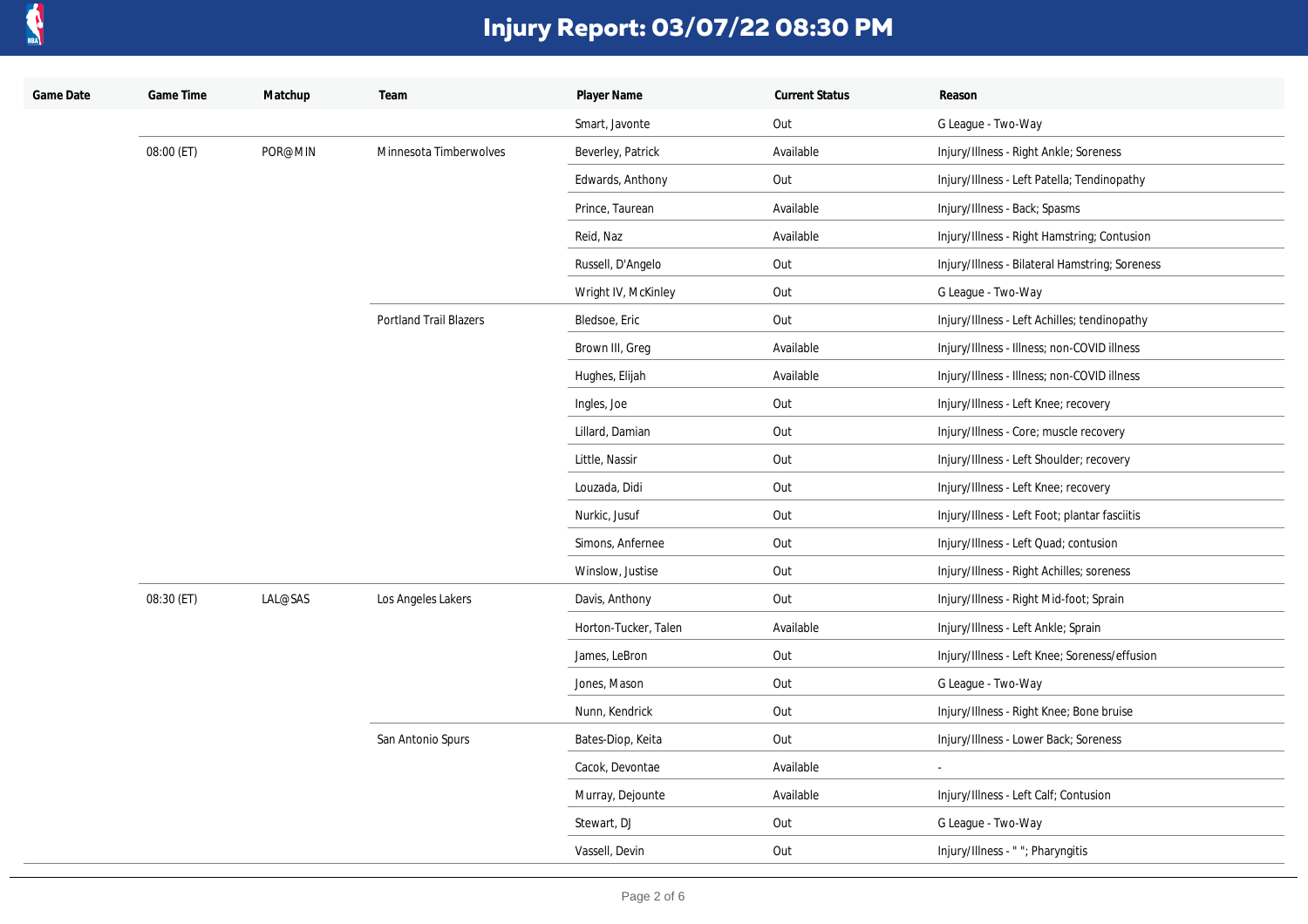

| Game Date | Game Time  | Matchup | Team                         | Player Name            | <b>Current Status</b> | Reason                                                    |
|-----------|------------|---------|------------------------------|------------------------|-----------------------|-----------------------------------------------------------|
|           |            |         |                              | Walker IV, Lonnie      | Out                   | Injury/Illness - Stomach; Illness                         |
|           |            |         |                              | Woodard II, Robert     | Out                   | G League - Two-Way                                        |
|           |            | UTA@DAL | <b>Dallas Mavericks</b>      | Brunson, Jalen         | Out                   | Injury/Illness - Right Foot; Contusion                    |
|           |            |         |                              | Chriss, Marquese       | Out                   | Injury/Illness - Right Knee; Soreness                     |
|           |            |         |                              | Doncic, Luka           | Available             | Injury/Illness - Left Toe; Sprain                         |
|           |            |         |                              | Hardaway Jr., Tim      | Out                   | Injury/Illness - Left Foot; Surgery                       |
|           |            |         |                              | Kleber, Maxi           | Available             | Injury/Illness - Right Ankle; Soreness                    |
|           |            |         |                              | Ntilikina, Frank       | Out                   | Injury/Illness - Illness; Non-Covid                       |
|           |            |         |                              | Pinson, Theo           | Out                   | Injury/Illness - Right Fifth Finger; Fracture             |
|           |            |         | Utah Jazz                    | Gobert, Rudy           | Available             | Injury/Illness - Left Calf; Soreness                      |
|           | 09:00 (ET) | GSW@DEN | Denver Nuggets               | Barton, Will           | Out                   | Injury/Illness - Left Ankle; Sprain                       |
|           |            |         |                              | Cancar, Vlatko         | Out                   | Injury/Illness - Right Foot; Surgery                      |
|           |            |         |                              | Murray, Jamal          | Out                   | Injury/Illness - Left Knee; Injury Recovery               |
|           |            |         |                              | Nnaji, Zeke            | Available             | Injury/Illness - Bilateral Knee; Soreness                 |
|           |            |         |                              | Porter Jr., Michael    | Out                   | Injury/Illness - Lumbar Spine; Surgery                    |
|           |            |         | <b>Golden State Warriors</b> | Curry, Stephen         | Out                   | Injury/Illness - Left Hand; Soreness                      |
|           |            |         |                              | Green, Draymond        | Out                   | Injury/Illness - Left L5-s1; Disc - Injury Recovery       |
|           |            |         |                              | Iguodala, Andre        | Out                   | Injury/Illness - Low Back; Tightness                      |
|           |            |         |                              | Payton II, Gary        | Out                   | Injury/Illness - Left Knee; Soreness                      |
|           |            |         |                              | Porter Jr., Otto       | Out                   | Injury/Illness - General; Illness                         |
|           |            |         |                              | Thompson, Klay         | Out                   | Injury/Illness - Right Achilles Tendon; Injury Management |
|           |            |         |                              | Toscano-Anderson, Juan | Available             | Injury/Illness - General; Illness                         |
|           |            |         |                              | Wiggins, Andrew        | Out                   | Injury/Illness - Left Foot; Soreness                      |
|           |            |         |                              | Wiseman, James         | Out                   | Injury/Illness - Right Knee; Injury Recovery              |
|           | 10:30 (ET) | NYK@SAC | New York Knicks              | Gibson, Taj            | Questionable          | Injury/Illness - Illness; illness                         |
|           |            |         |                              | Grimes, Quentin        | Out                   | Injury/Illness - Right Patella; subluxation               |
|           |            |         |                              | Noel, Nerlens          | Out                   | Injury/Illness - Left Foot; sore                          |
|           |            |         |                              |                        |                       |                                                           |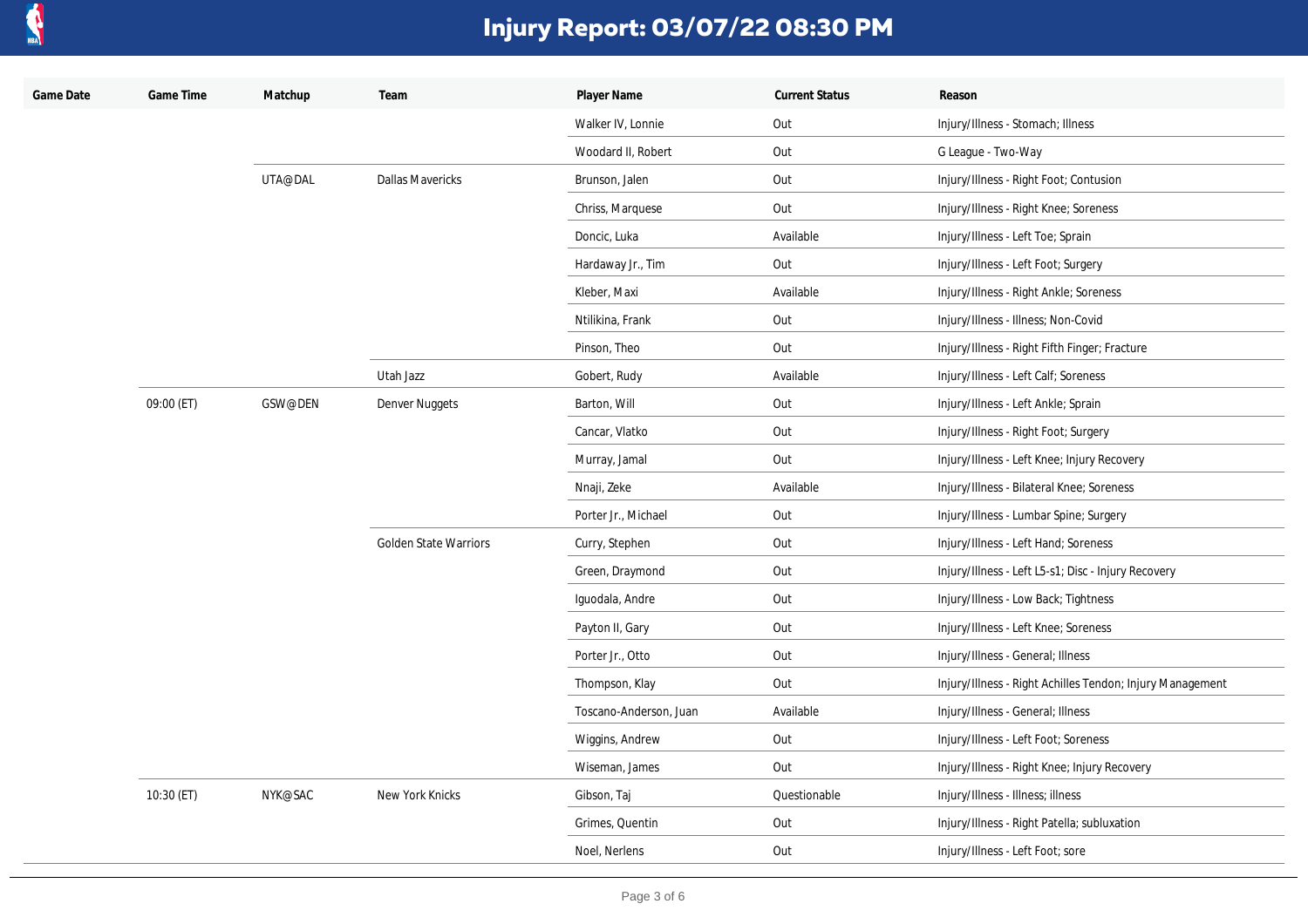

| Game Date  | Game Time  | Matchup        | Team                       | Player Name        | <b>Current Status</b> | Reason                                                                      |
|------------|------------|----------------|----------------------------|--------------------|-----------------------|-----------------------------------------------------------------------------|
|            |            |                |                            | Rose, Derrick      | Out                   | Injury/Illness - Right Ankle; surgery                                       |
|            |            |                |                            | Samanic, Luka      | Out                   | G League - Two-Way                                                          |
|            |            |                |                            | Toppin, Obi        | Out                   | Injury/Illness - Left Hamstring; strained                                   |
|            |            |                |                            | Walker, Kemba      | Out                   | Not With Team                                                               |
|            |            |                | Sacramento Kings           | Davis, Terence     | Out                   | Injury/Illness - Right Wrist; ECU Tendon Recovery                           |
|            |            |                |                            | Harkless, Maurice  | Out                   | Injury/Illness - Right Ankle; Sprain                                        |
|            |            |                |                            | Lamb, Jeremy       | Out                   | Injury/Illness - Left Hip; Soreness                                         |
| 03/08/2022 | 07:00 (ET) | <b>BKN@CHA</b> | <b>Brooklyn Nets</b>       | Aldridge, LaMarcus | Out                   | Injury/Illness - Right Hip; Impingement                                     |
|            |            |                |                            | Duke Jr., David    | Out                   | G League - Two-Way                                                          |
|            |            |                |                            | Harris, Joe        | Out                   | Injury/Illness - Left Ankle; Surgery                                        |
|            |            |                |                            | Sharpe, Day'Ron    | Out                   | G League - On Assignment                                                    |
|            |            |                |                            | Simmons, Ben       | Out                   | Injury/Illness - N/a; Return to Competition Reconditioning/Back<br>Soreness |
|            |            |                |                            | Thomas, Cam        | Questionable          | Injury/Illness - Back; Contusion                                            |
|            |            |                | <b>Charlotte Hornets</b>   | Bouknight, James   | Out                   | Injury/Illness - Neck; Soreness                                             |
|            |            |                |                            | Hayward, Gordon    | Out                   | Injury/Illness - Left Ankle; Sprain                                         |
|            |            |                |                            | Jones, Kai         | Out                   | G League - On Assignment                                                    |
|            |            |                |                            | Kulboka, Arnoldas  | Out                   | G League - Two-Way                                                          |
|            |            |                |                            | Lewis, Scottie     | Out                   | G League - Two-Way                                                          |
|            |            |                |                            | McDaniels, Jalen   | Questionable          | Injury/Illness - Left Ankle; Sprain                                         |
|            |            | CLE@IND        | <b>Cleveland Cavaliers</b> | Allen, Jarrett     | Out                   | Injury/Illness - Left 3rd Finger; Fracture                                  |
|            |            |                |                            | LeVert, Caris      | Out                   | Injury/Illness - Right Foot; Spain                                          |
|            |            |                |                            | Rondo, Rajon       | Questionable          | Injury/Illness - Right Great Toe; Sprain                                    |
|            |            |                |                            | Sexton, Collin     | Out                   | Injury/Illness - Left Knee; Meniscal Tear                                   |
|            |            |                |                            | Windler, Dylan     | Out                   | G League - On Assignment                                                    |
|            |            |                | Indiana Pacers             | Bitadze, Goga      | Questionable          | Injury/Illness - Right Foot; Sore                                           |
|            |            |                |                            | Duarte, Chris      | Questionable          | Injury/Illness - Left Big Toe; Sore                                         |
|            |            |                |                            |                    |                       |                                                                             |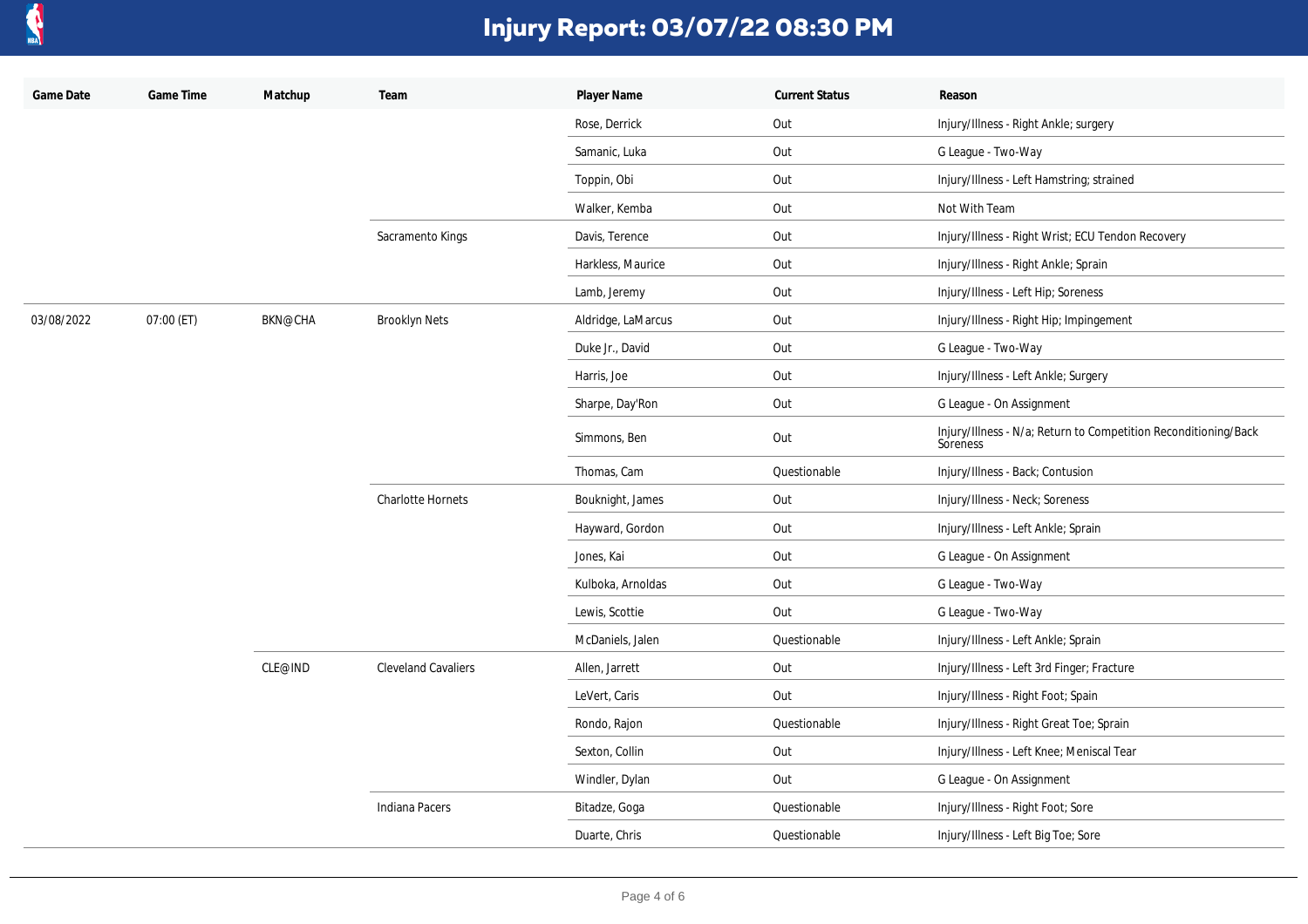

| Game Date | Game Time  | Matchup | Team                  | Player Name       | <b>Current Status</b> | Reason                                          |
|-----------|------------|---------|-----------------------|-------------------|-----------------------|-------------------------------------------------|
|           |            |         |                       | McConnell, T.J.   | Out                   | Injury/Illness - Right Wrist; Ligament surgery  |
|           |            |         |                       | Rubio, Ricky      | Out                   | Injury/Illness - Left Knee; ACL Tear            |
|           |            |         |                       | Stephenson, Lance | Questionable          | Injury/Illness - Left Ankle; Sprain             |
|           |            |         |                       | Turner, Myles     | Out                   | Injury/Illness - Left Foot; Stress reaction     |
|           |            |         |                       | Warren, T.J.      | Out                   | Injury/Illness - Left Navicular; Fracture       |
|           |            | PHX@ORL | Orlando Magic         | Bol, Bol          | Out                   | Injury/Illness - Right Foot; Surgery            |
|           |            |         |                       | Isaac, Jonathan   | Out                   | Injury/Illness - Left Knee; Injury recovery     |
|           |            |         |                       | Suggs, Jalen      | Questionable          | Injury/Illness - Right Ankle; Sprain            |
|           |            |         | Phoenix Suns          | Booker, Devin     | Out                   | <b>Health and Safety Protocols</b>              |
|           |            |         |                       | Johnson, Cameron  | Out                   | Injury/Illness - Right Quad; Contusion          |
|           |            |         |                       | Kaminsky, Frank   | Out                   | Injury/Illness - Right Knee; Stress reaction    |
|           |            |         |                       | Paul, Chris       | Out                   | Injury/Illness - Right Thumb; Avulsion fracture |
|           |            |         |                       | Saric, Dario      | Out                   | Injury/Illness - Right Acl; Tear                |
|           | 07:30 (ET) | NOP@MEM | Memphis Grizzlies     | Aldama, Santi     | Out                   | G League - On Assignment                        |
|           |            |         |                       | Brooks, Dillon    | Out                   | Injury/Illness - Left Ankle; Sprain             |
|           |            |         |                       | Terry, Tyrell     | Out                   | G League - Two-Way                              |
|           |            |         | New Orleans Pelicans  | Lewis Jr., Kira   | Out                   | Injury/Illness - Right Knee ACL/MCL; Sprain     |
|           |            |         |                       | Murphy III, Trey  | Out                   | G League - On Assignment                        |
|           |            |         |                       | Nance Jr., Larry  | Out                   | Injury/Illness - Right Knee; Arthroscopy        |
|           |            |         |                       | Williamson, Zion  | Out                   | Injury/Illness - Right Foot; Fracture           |
|           | 08:00 (ET) | MIL@OKC | Milwaukee Bucks       | Allen, Grayson    | Out                   | Injury/Illness - Left Hip; Soreness             |
|           |            |         |                       | Connaughton, Pat  | Out                   | Injury/Illness - Right Finger; Surgery          |
|           |            |         |                       | Hill, George      | Out                   | Injury/Illness - Neck; Soreness                 |
|           |            |         |                       | Lopez, Brook      | Out                   | Injury/Illness - Back; Surgery Rehabilitation   |
|           |            |         | Oklahoma City Thunder | Dort, Luguentz    | Out                   | Injury/Illness - Left Shoulder; Strain          |
|           |            |         |                       | Favors, Derrick   | Out                   | Injury/Illness - Low Back; Soreness             |
|           |            |         |                       | Giddey, Josh      | Out                   | Injury/Illness - Right Hip; Soreness            |
|           |            |         |                       |                   |                       |                                                 |